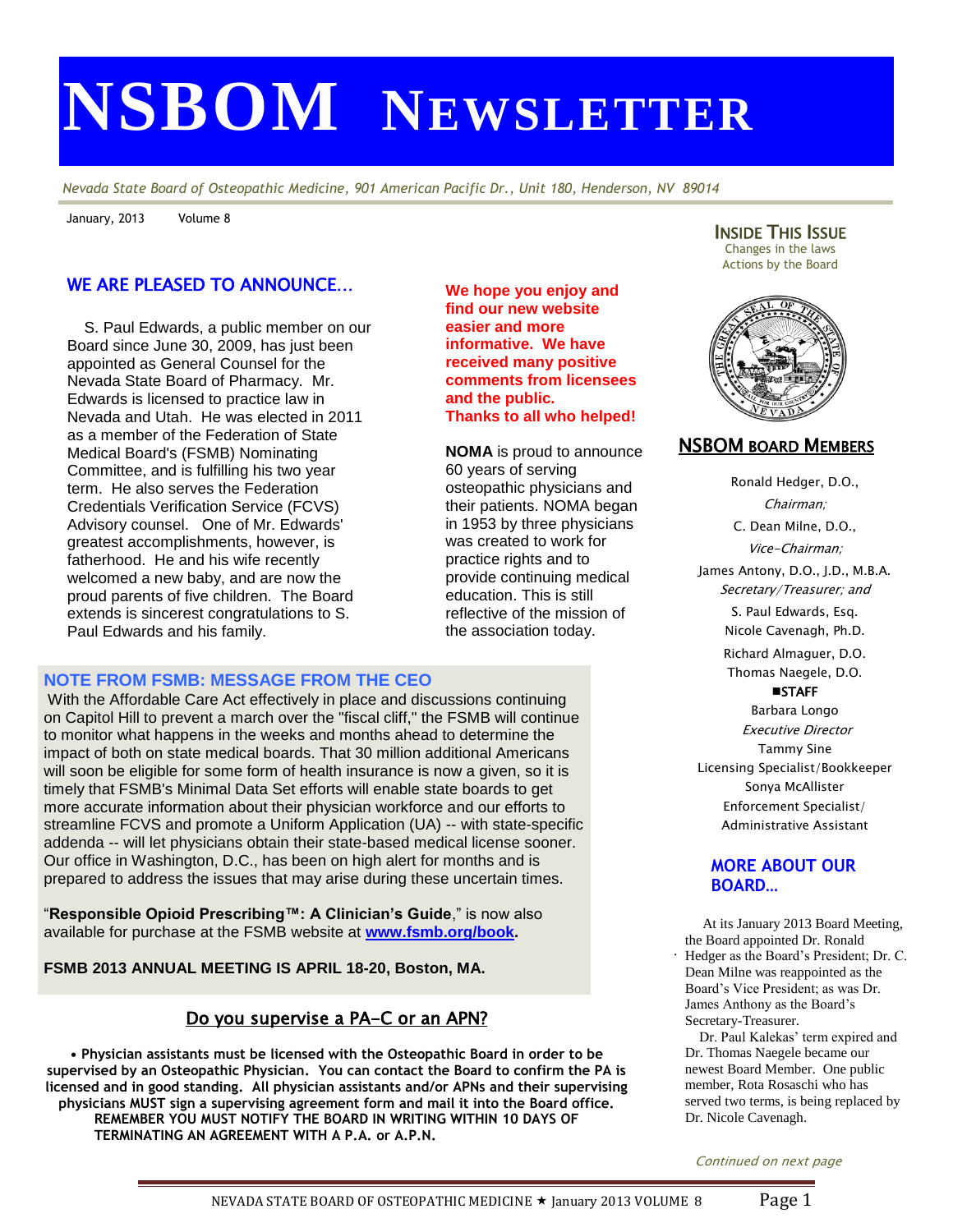The Board wishes to recognize the dedication and hard work by Dr. Kalekas and Rota Rosaschi during their time on the Board. As a matter of fact, each of the Board members are hard at work fulfilling their obligations to the Board and the citizens of this State.

#### **OUR BOARD WELCOMES…**

Thomas A. Naegele, DO graduated from Michigan State University College of Osteopathic Medicine in 1983. He did a Family Practice Internship/Residency at Saginaw Osteopathic Hospital. Prior to Medical School Dr. Naegele went to college in Botany and Computer Engineering, and worked as a computer programmer/systems analyst for 6 years before entering medical school and then intermittently throughout the years. Dr. Naegele spent a few years in the rural Philippines working as a missionary physician. He has had the opportunity to work in Emergency Medicine, Family Practice, Hospitalists, anesthesia, and nursing home medicine along with computer use within medicine. Dr. Naegele has been married for 28 years and has 4 grown children.

**ALSO…**Dr. Nicole Cavenagh was raised in Illinois and is the only child of William and Linda Cavenagh. She received her B.A. degree from the University of Illinois at Chicago. Dr. Cavenagh went on to receive her M.A. and Ph.D. from the University of Nevada, Las Vegas. She completed her internship at the University of California, Los Angeles David Geffen School of Medicine and completed a post-doctoral fellowship at Touro University Nevada.

Dr. Cavenagh has served as the Director of Touro University Nevada's Center for Autism and Developmental Disabilities since 2008. Her clinical specialty is Pediatric Neuropsychology. She is also an Assistant Professor in the College of Osteopathic Medicine at Touro University Nevada. Dr. Cavenagh's interests include reading, traveling, and spending time with her family. In addition to her clinical, academic, and administrative roles at Touro University Nevada, Dr. Cavenagh serves as a clinical supervisor for doctoral practicum students from the University of Nevada, Las Vegas, where she is also an Adjunct Faculty. In addition to her involvement with this Board, she is a member of APA and NPA. She currently serves on the Board of the Nevada Psychological Association Training Consortium and supervises a predoctoral intern through NPATC. Welcome aboard to our new

members!

#### **Interested in applying for a position on the Board?**

The interactive Boards and Commissions application may be completed and printed from the Governor's website: [http://gov.nv.gov/contact/.](http://gov.nv.gov/contact/) Contact is Annalyn Carrillo (702) 486-2500, or by email, [abcarrillo@gov.nv.gov](mailto:abcarrillo@gov.nv.gov)

### *HAVE YOU HEARD?*

Check out the following stats pertaining to NSBOM's **licensees** per fiscal year (July 1 through June  $30<sup>th</sup>$ ):

| <b>Licenses</b> 2009/10       |     | 2010/11        | 2011/12 2012/2013 |      |     |  |
|-------------------------------|-----|----------------|-------------------|------|-----|--|
| D.O.                          | 742 | 774            | 808               |      | 820 |  |
| P.A.                          | 58  | 66             | 77                |      | 77  |  |
| Special                       | 198 | 220            | 190               |      | 190 |  |
| Inactive                      | 65  | 73             | 81                |      | 81  |  |
| DO Special                    |     | 4              | 3                 |      | 3   |  |
| Temporary                     |     | $\overline{2}$ | 2                 |      | 2   |  |
| <b>Discipline</b>             |     | 2010           | 2011              | 2012 |     |  |
| Settlements                   |     | 72             | 15                | 5    |     |  |
| <b>Hearings</b>               |     | 0              | 0                 |      |     |  |
| License Surrender             |     |                | 1                 |      | 0   |  |
| License Suspension            |     | 2              | 3                 |      | 1   |  |
| License Denial                |     | 0              | 0                 |      | 1   |  |
| Public Reprimands             |     | 0              | 0                 |      | 0   |  |
| Private Letters of Warning 74 |     |                | 26                |      | 9   |  |
| Probation                     |     |                | 2                 |      | 3   |  |
| License Revocation            |     | 0              | 0                 |      |     |  |

 (Please note: the Board was only given the authority to write private letters of warning by the 2009 Legislature.)

#### **REMINDER: CME REQUIREMENTS**

We have had a lot of calls regarding CME requirements. These requirements have not changed and are as follows: DOs need proof of 35 credits with 10 of them AOA category 1A or AMA category 1**.** PAs need 20 hours of CME. **CMEs must be taken in the calendar year January 1, 2013 thru December 31, 2013. If you are included in the 33% CME audit, CME proof must be received before your license renewal is approved and your licensee card is mailed.**

**NRS 633.434 Physician assistants: Board to adopt regulations concerning licensure.** The Board shall adopt regulations regarding the licensure of a physician assistant, including, without limitation:

- 1. The educational and other qualifications of applicants.
- 2. The required academic program for applicants.

**BOARD OFFICE AT 6:00p.m. UNLESS** 

- 3. The procedures for applications for and the issuance of licenses.
- 4. The tests or examinations of applicants by the Board.

**5. The medical services which a physician assistant may perform, except that a physician assistant may not perform** as dentists, chiropractors, doctors of Oriental medicine, podiatric physicians, optometrists and hearing aid specialists under chapters 631, 634, 634A, 635, 636 and 637A, respectively, of NRS. **osteopathic manipulative therapy or those specific functions and duties delegated or restricted by law to persons licensed** 

6. The grounds and procedures respecting disciplinary actions against physician assistants.

7. The supervision of medical services of a physician assistant by a supervising osteopathic physician. May 14

the Governor's website:

June 11 RENEWAL INFO... As of January 22, 2013, 855 reminders were mailed to osteopathic physicians regarding renewal for 2013 in **September 2012.** To date, 787 renewed, 20 expired their license, 3 are deceased, and 18 went to an inactive status. For Physician Assistants, 95 renewal reminders were mailed, 69 renewed, 8 expired their license, and 5 went to an inactive status. Licenses expire on December 31; thereafter, late fees are assessed. After notice, the osteopathic medical license will be expired due to non-renewal and reported to the Pharmacy Board and DEA. **ALL MEETINGS ARE HELD AT THE**  Commissions application may